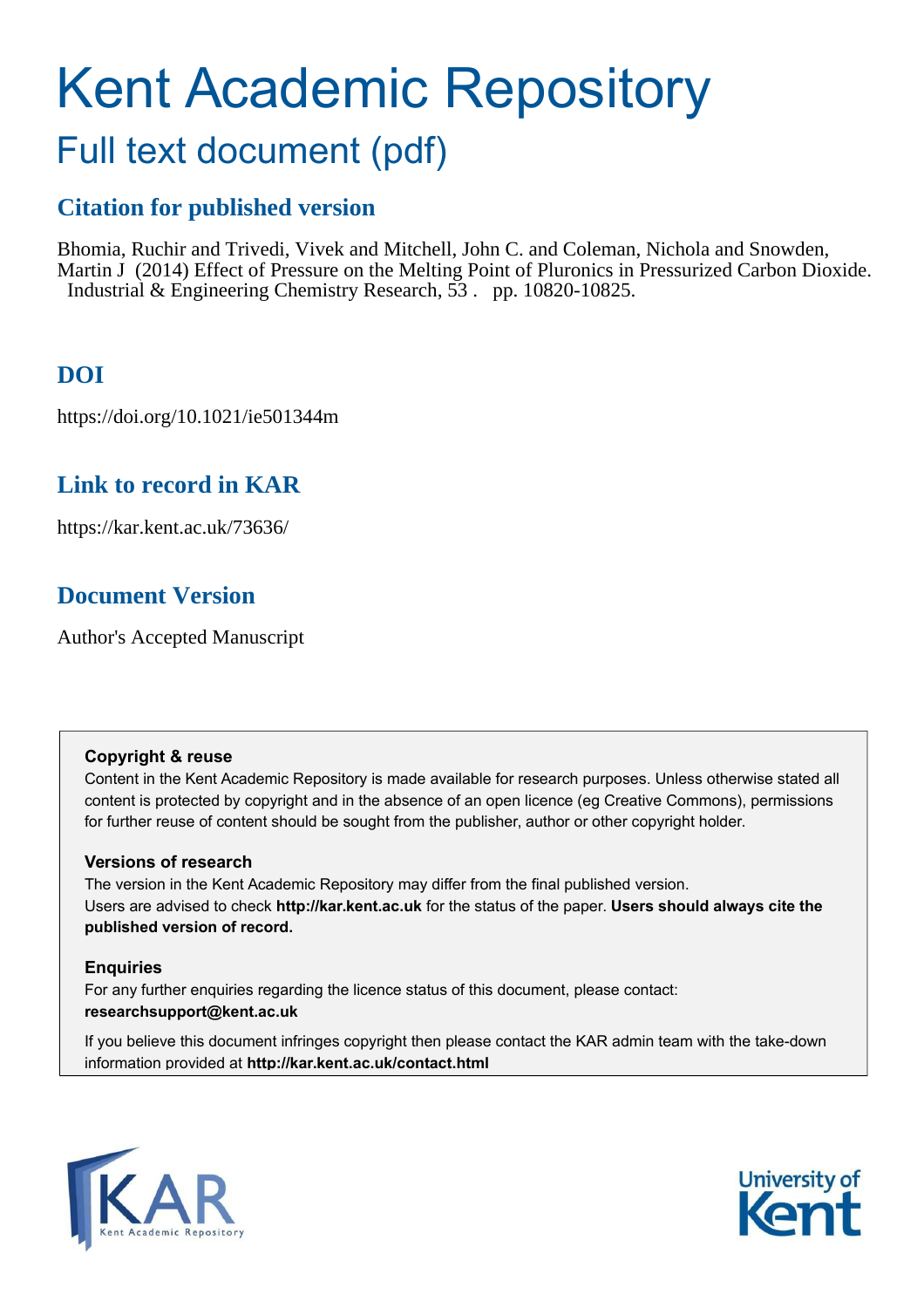

#### Subscriber access provided by Karolinska Institutet, University Library

#### Research Note/Communication

### **The effect of pressure on the melting point of Pluronics® in pressurised carbon dioxide**

Ruchir Bhomia, Vivek Trivedi, John C. Mitchell, Nichola Coleman, and Martin John Snowden

Ind. Eng. Chem. Res., **Just Accepted Manuscript** • Publication Date (Web): 13 Jun 2014

**Downloaded from http://pubs.acs.org on June 15, 2014**

#### **Just Accepted**

"Just Accepted" manuscripts have been peer-reviewed and accepted for publication. They are posted online prior to technical editing, formatting for publication and author proofing. The American Chemical Society provides "Just Accepted" as a free service to the research community to expedite the dissemination of scientific material as soon as possible after acceptance. "Just Accepted" manuscripts appear in full in PDF format accompanied by an HTML abstract. "Just Accepted" manuscripts have been fully peer reviewed, but should not be considered the official version of record. They are accessible to all readers and citable by the Digital Object Identifier (DOI®). "Just Accepted" is an optional service offered to authors. Therefore, the "Just Accepted" Web site may not include all articles that will be published in the journal. After a manuscript is technically edited and formatted, it will be removed from the "Just Accepted" Web site and published as an ASAP article. Note that technical editing may introduce minor changes to the manuscript text and/or graphics which could affect content, and all legal disclaimers and ethical guidelines that apply to the journal pertain. ACS cannot be held responsible for errors or consequences arising from the use of information contained in these "Just Accepted" manuscripts.



Industrial & Engineering Chemistry Research is published by the American Chemical Society. 1155 Sixteenth Street N.W., Washington, DC 20036

Published by American Chemical Society. Copyright © American Chemical Society. However, no copyright claim is made to original U.S. Government works, or works produced by employees of any Commonwealth realm Crown government in the course of their duties.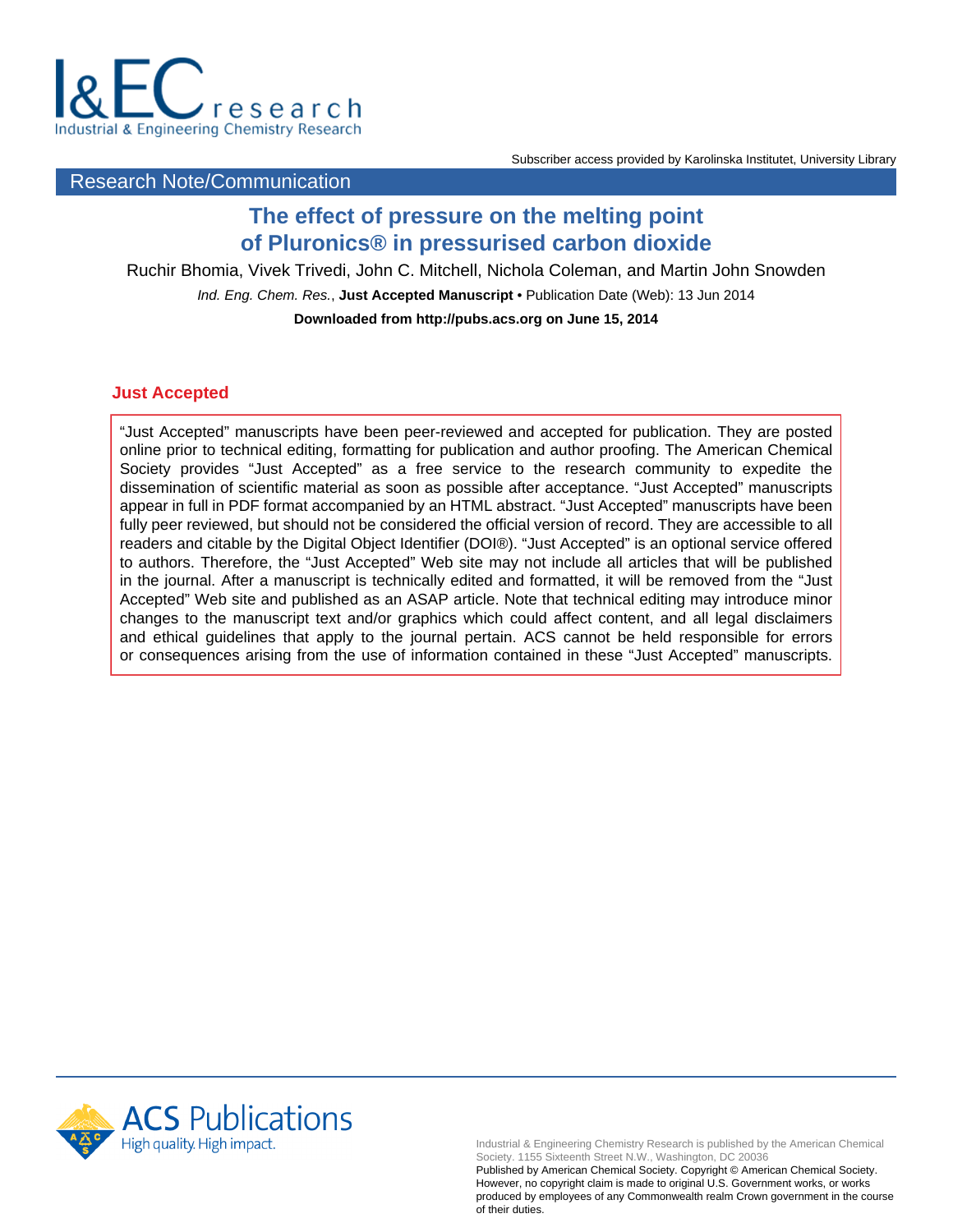**Page 1 of 14**

#### The effect of pressure on the melting point of Pluronics® in pressurised carbon dioxide

Ruchir Bhomia, Vivek Trivedi\*, John C Mitchell, Nichola J. Coleman and Martin J Snowden

University of Greenwich, Pharmaceutical, Chemical and Environmental Science Central Avenue, Chatham Maritime, Kent, UK, ME4 4TB Corresponding author's email: v.trivedi@greenwich.ac.uk

#### Abstract-

The melting points of Pluronic $\mathbb{R}$  F-77, F-127, F-68, F-38 and F-108 were investigated in pressurised  $CO<sub>2</sub>$  between a pressure range of (2.0 to 50.0) MPa. Unprocessed and  $CO<sub>2</sub>$ processed Pluronic® samples were analysed by differential scanning calorimetry (DSC) and powder X-ray diffraction (PXRD). A melting point depression in the range of  $(18.1 \pm 0.5 \text{ to}$ 19.3 $\pm$  0.3) K was observed for all Pluronics® studied in this work. The melting point of Pluronics $\mathcal{D}$  in pressurised  $CO<sub>2</sub>$  was found to be independent of their molecular weight and poly (propylene oxide) [PPO] content. Analysis by DSC and PXRD revealed that  $CO<sub>2</sub>$ processing had no impact on the morphology of Pluronics®.

#### **Introduction-**

Any substance above its critical temperature and pressure can be defined as a supercritical fluid  $\frac{1}{1}$ . A supercritical fluid has liquid-like density and gas-like diffusivity which can also be tuned by varying operational temperature and pressure  $2$ . SCCO<sub>2</sub> is by far the most commonly used supercritical fluid because of its low critical temperature (304.3 K) and critical pressure  $(7.33 \text{ MPa})$ . Moreover, it is readily available, nontoxic, non-flammable, non-corrosive, inexpensive, environmentally benign and easy to remove from reaction systems.  $SCCO<sub>2</sub>$  has found its use in the chemical industry as an alternative to organic solvents and it is also considered to be desirable for the processing of thermolabile materials  $3,4$ . Supercritical fluid technology has applications in a variety of fields such as, extraction, cleaning, synthesis etc. <sup>5</sup>. One such application includes polymer processing. The interaction of  $CO<sub>2</sub>$  with polymers is an interesting phenomenon and plays a significant role in various polymer processing operations 6–8 .

The depression in melting point  $(T_m)$  or glass transition  $(T_g)$  temperature in polymers due to the sorption of  $CO<sub>2</sub>$  is a well-known phenomenon which is dependent on various factors such as crystallinity and presence of  $CO_2$ -philic moieties  $9-14$ . Amorphous polymers are reported to show higher interactions with  $CO<sub>2</sub>$  than crystalline polymers <sup>15,16</sup>. These interactions can be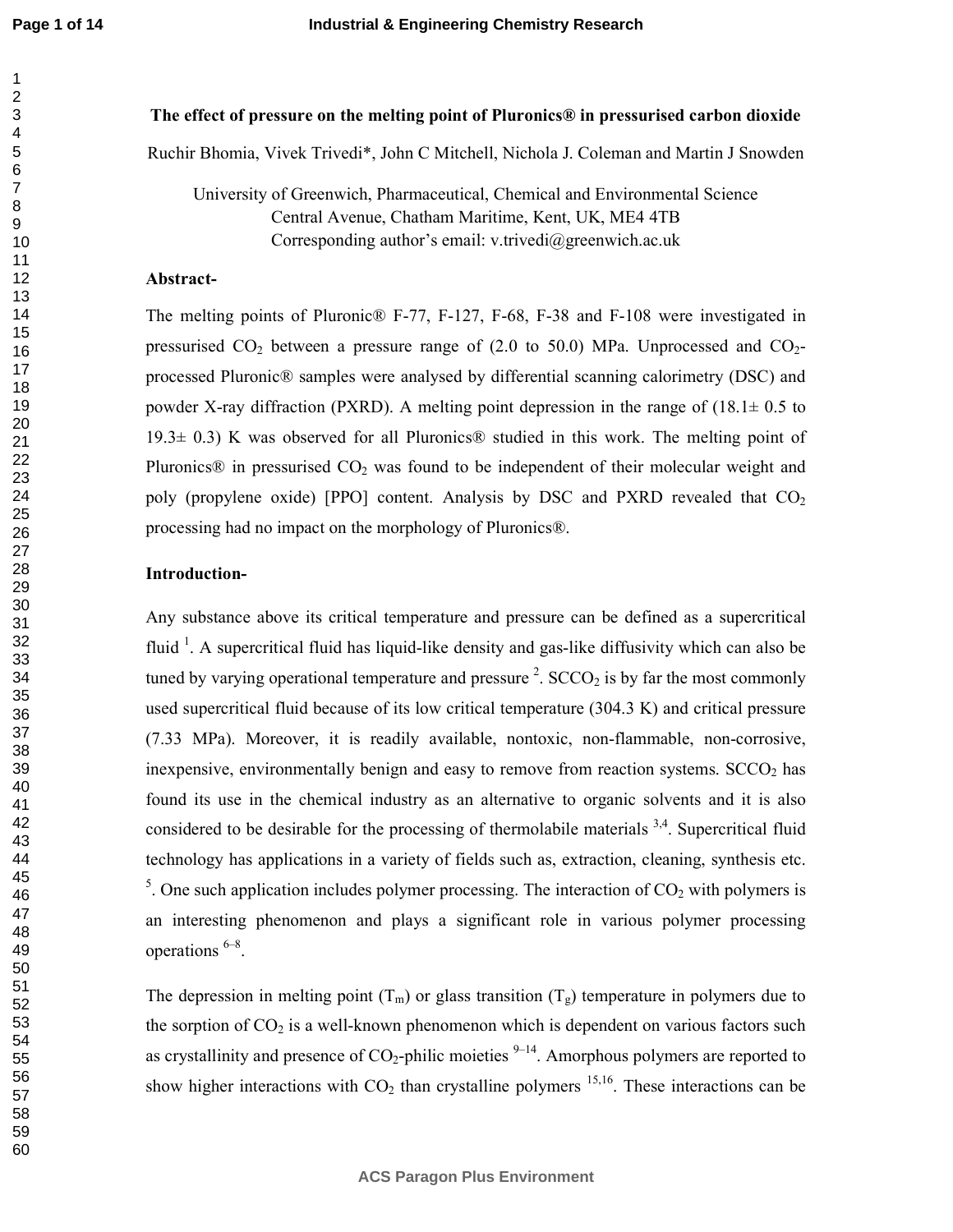enhanced by the incorporation of functionalities e.g. ether linkages, carbonyl and fluro groups <sup>8,16–19</sup>. The reduction in T<sub>m</sub> or T<sub>g</sub> is a colligative property which is simply not a hydrostatic pressure effect but depends upon the  $CO_2$ -polymer interactions  $\textsuperscript{8}$ . This phenomenon provides an exciting opportunity for the processing of polymers at low temperatures in operations such as coating, impregnation and particle engineering.

Pluronics® or poloxomers (non-proprietary name) are block copolymers consisting of hydrophilic poly (ethylene oxide) [PEO] and hydrophobic poly (propylene oxide) [PPO] segments arranged in a PEO-PPO-PEO tri block structure (A-B-A). The structure of a pluronic block copolymer is presented in Figure 1.



Figure 1: Generalized structure of a pluronic molecule; where x and y are positive integers

Pluronics® are synthesised by sequential polymerisation; where, the PPO block is synthesized followed by growth of PEO chains at both ends of PPO block. This reaction is generally carried out in the presence of an alkaline catalyst such as sodium hydroxide which is then neutralised and removed  $20$ . Pluronics $\circledR$  are semi-crystalline in nature where, PEO units impart crystallinity to the polymer  $21,22$ . The physical properties of Pluronics® are dependent upon their molecular weight and PPO-PEO ratios. Pluronics® studied in this work are all solids at room temperature and other properties such as molecular weight, melting point and PPO-PEO ratios are presented in Table 1. The polydispersity index of F-68 and F-127 has been reported in literature as 1.4 <sup>23</sup> .

| <b>Pluronic</b> | Average     | <b>Melting</b> | Average | Average | Average         | Average         | EO:PO   |
|-----------------|-------------|----------------|---------|---------|-----------------|-----------------|---------|
|                 | Molecular   | point          | Weight  | Weight  | <b>EO-units</b> | <b>PO-units</b> | units   |
|                 | weight $24$ | (K)            | EO      | PO      | 2x              | Y               |         |
|                 | (g/mol)     |                |         |         |                 |                 |         |
| $F-38$          | 4600        | 321.15         | 3680    | 920     | 84              | 16              | 5.3:1.0 |
| $F-68$          | 8400        | 325.15         | 6720    | 1680    | 152             | 29              | 5.2:1.0 |
| $F-108$         | 14600       | 330.15         | 11680   | 2920    | 266             | 50              | 5.3:1.0 |
| $F-77$          | 6600        | 321.15         | 4620    | 1980    | 106             | 34              | 3.1:1.0 |
| $F-127$         | 12600       | 329.15         | 8820    | 3780    | 202             | 65              | 3.1:1.0 |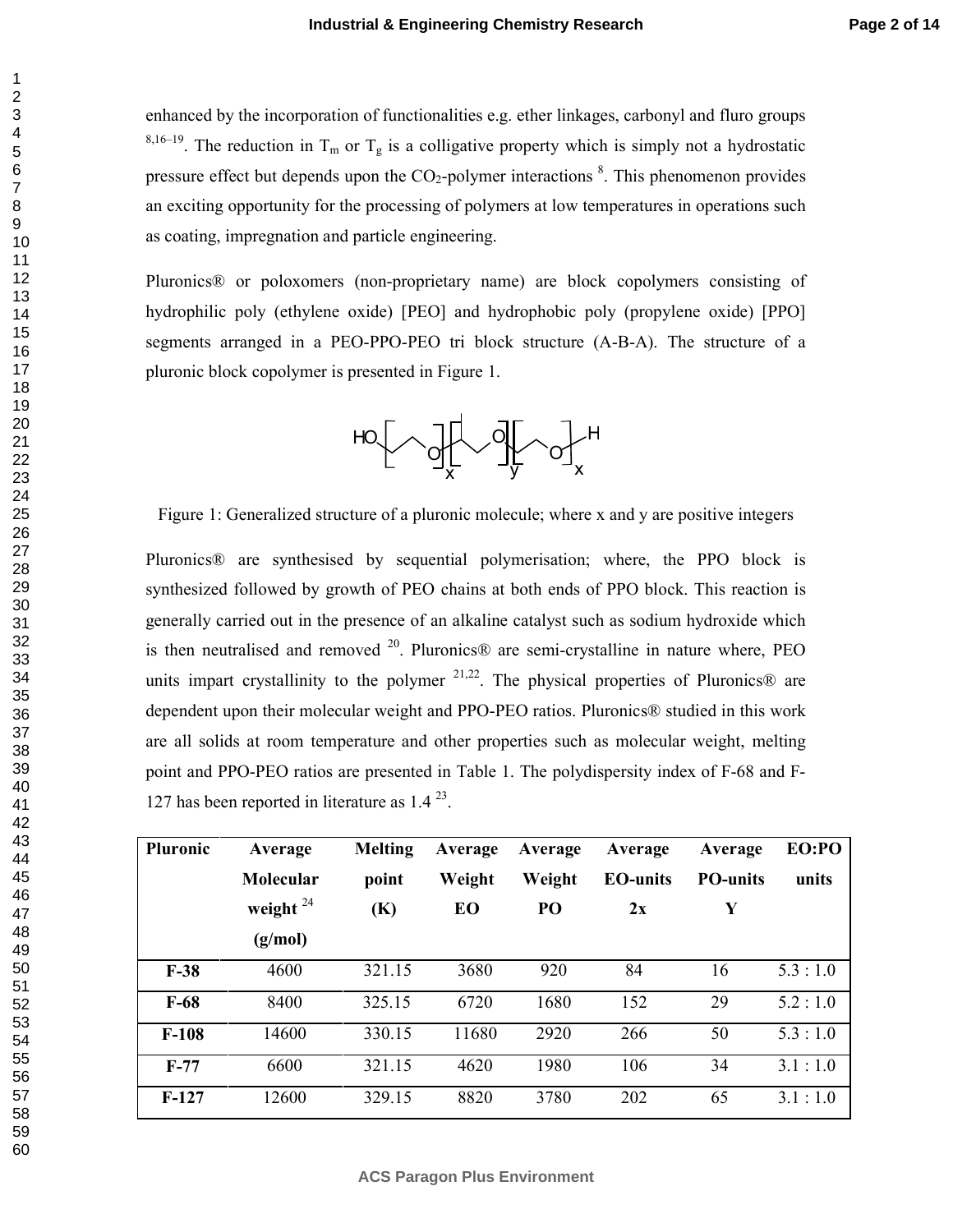#### Table 1: Physical properties of Pluronics®

Pluronics® are generally regarded as safe (GRAS) and listed in the US and British Pharmacopoeia<sup>25</sup>. They are widely used excipients as antifoaming agents, wetting agents, dispersants, thickeners and emulsifiers  $26-28$ . Pluronics® interact with hydrophobic surfaces and biological membranes due to their amphiphillic nature and have been shown to modify the biological response by overcoming drug resistance in cancer and promoting drug transport across cellular barriers<sup>28,29</sup>.

The solubility of low molecular weight Pluronics® in  $CO<sub>2</sub>$  has been discussed in the literature but information on its interaction with higher molecular weight Pluronics® is uncommon <sup>3,19,30</sup>. The aim of this work was to study the effect of PPO-PEO ratio, molecular weight and pressure on the melting behaviour of higher molecular weight Pluronics $\circledR$  in CO<sub>2</sub>.

#### **MATERIALS AND METHODS**

**Materials-** The reagents used in this study (listed in Table 2) were used without further purification. Liquid carbon dioxide was obtained from BOC Ltd with a purity of 99.9 %.

| <b>Pluronics</b> | <b>Source</b> | <b>Batch number</b> | <b>Viscosity (cps)</b><br>at $77^{\circ}$ C) | <b>Specific</b><br>gravity<br>$(77^{\circ}/25^{\circ}C)$ |
|------------------|---------------|---------------------|----------------------------------------------|----------------------------------------------------------|
| $F-127$          | Sigma         | 086K0026            | 3100                                         | 1.05                                                     |
| $F-77$           | <b>BASF</b>   | WPDA559B            | 480                                          | 1.04                                                     |
| $F-38$           | <b>BASF</b>   | WPMB554B            | 260                                          | 1.07                                                     |
| $F-68$           | Sigma         | BCBD6489V           | 1000                                         | 1.06                                                     |
| $F-108$          | Fluka         | 0001375698          | 2800                                         | 1.06                                                     |

| Table 2: Description of materials used |  |  |  |
|----------------------------------------|--|--|--|
|----------------------------------------|--|--|--|

#### Determination of melting temperature of Pluronics® in  $\text{CO}_2$  at various pressure values

The melting point depression at pressure ranging from 2.0 to 50.0 MPa was determined using a phase monitor (Supercritical Fluid Technologies (SFT) Inc.). A schematic diagram of the phase monitor is shown in Figure 2. The phase monitor has a manually controlled syringe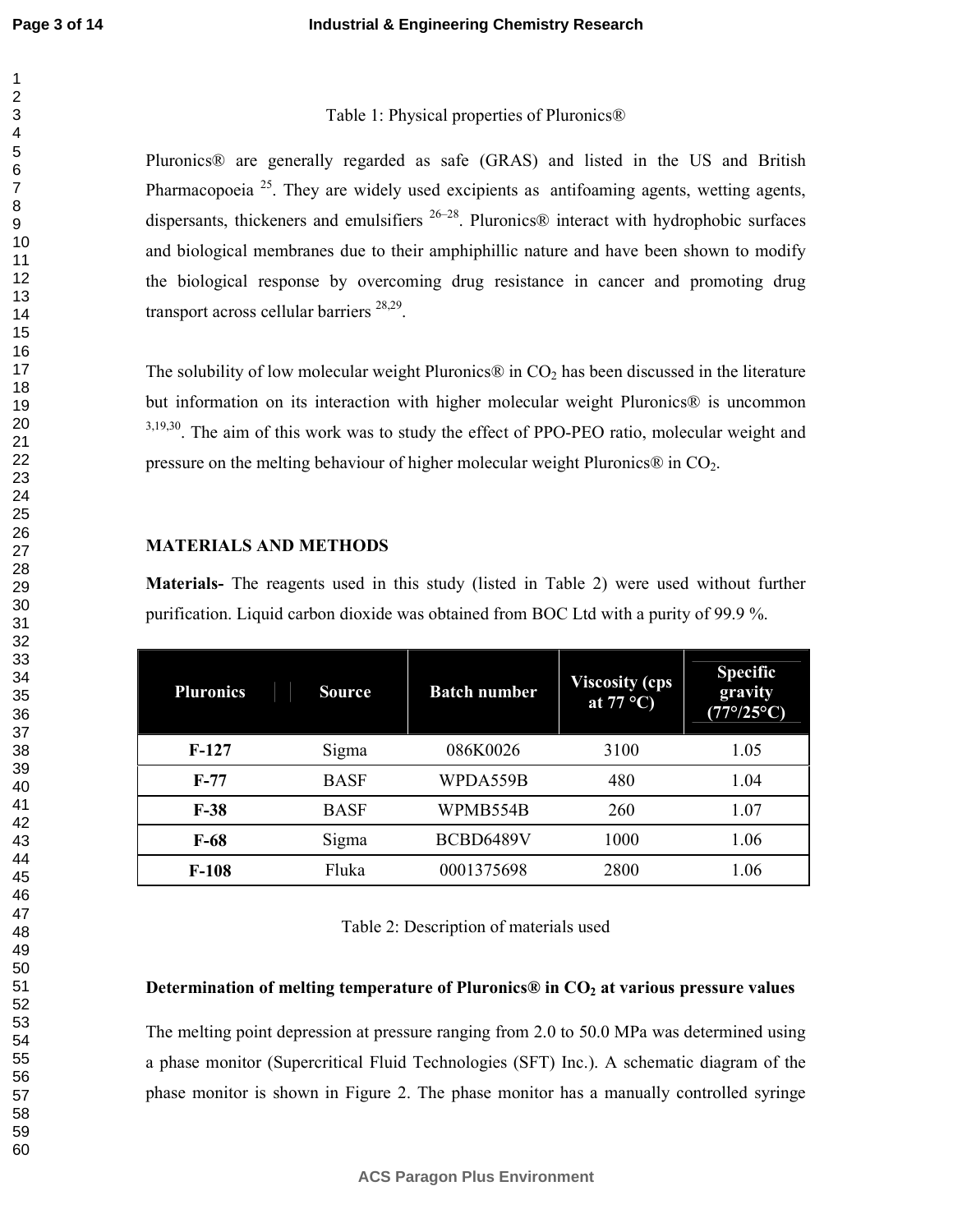pump attached to a 30 ml pressure vessel. A CCD camera with a fibre optic light source is attached to the vessel and allows clear viewing of the vessel's interior. The pressure vessel also contains an internal magnetic stirrer for effective mixing. Heating of the vessel is controlled by an internal resistance thermometer up to a maximum temperature of 150 °C. Solid or liquid samples are placed in a glass capillary tube which is held securely on the sample holder at the optimal viewing position.



Figure 2: Schematic diagram of supercritical phase monitor

Instrument was calibrated using naphthalene as standard prior to the experiments. The melting point capillary was filled with approximately  $(1-3)$  mg of sample and placed in the sample holder which is then tightly screwed on to the pressure vessel.  $CO<sub>2</sub>$  was introduced into the vessel to achieve the desired pressure; which was then kept constant during the experiment by manually rotating the piston. The temperature was increased in increments of 0.2 K until the complete melt was observed. The melting of Pluronics® was monitored through a quartz window *via* a camera attached to the vessel. Figure 3 presents an example of Pluronic F-68 at various stages of the experiment. The data discussed in this work was collected at point d (Figure 3) for all pluronics. The experiments were conducted at various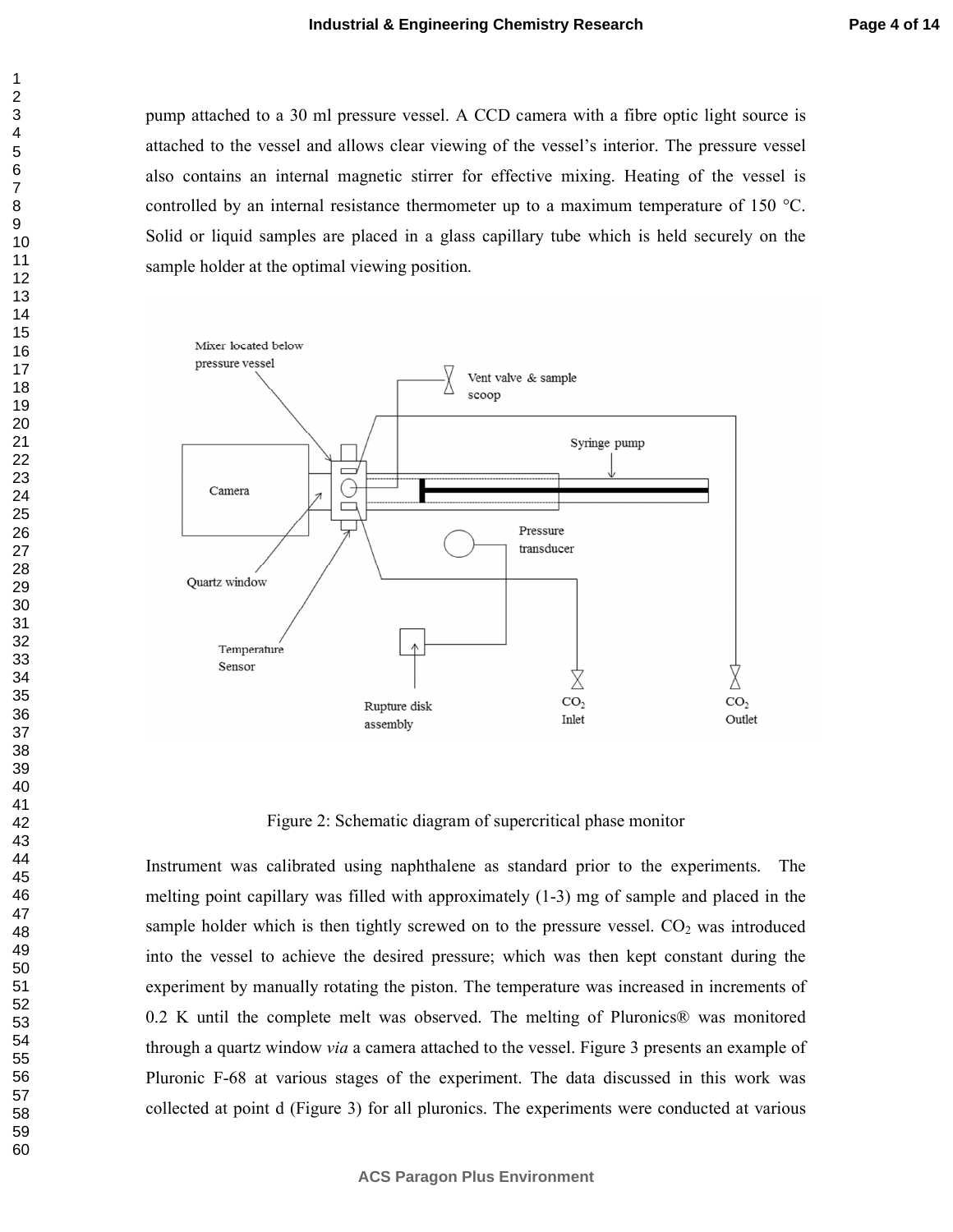pressures (i.e. 2.0, 4.0, 6.0, 8.0, 10.0, 15.0, 20.0, 30.0, 40.0 and 50.0 MPa) and the results were recorded in triplicate.



Figure 3: Various stages of the experiment. [Pluronic  $F-68$  at the; (a) Beginning of the experiment, (b) After the introduction of  $CO<sub>2</sub>$ , (c) Start of melting (d) Complete melt

Powder X-ray Diffraction- The diffractograms of the processed and unprocessed samples were obtained using a D8 Advanced diffractometer (Bruker). Samples were analysed at room temperature and in transmission mode using Mylar film for support. The samples were rotated at 15 rpm and data was collected between 2.5 to 50 $\degree$  2θ, at a scan rate of 0.2 $\degree$ /s using Cu Kα radiation.

Differential Scanning Calorimetry- The thermograms of processed and unprocessed Pluronics® were recorded using DSC-1 calorimeter (Mettler Toledo). Samples (5-8 mg) were weighed in standard aluminium pans and thermograms were recorded from 298.15 K to 378.15 K at heating rate of 10 K/ 60 s.

#### **RESULTS AND DISCUSSION**

The melting points of Pluronics® at atmospheric pressure were determined using DSC and compared with their respective melting points in  $CO<sub>2</sub>$ . Table 3 shows the melting temperature of Pluronics® at atmospheric pressure (0.1 MPa) and at different pressure values in  $CO<sub>2</sub>$ .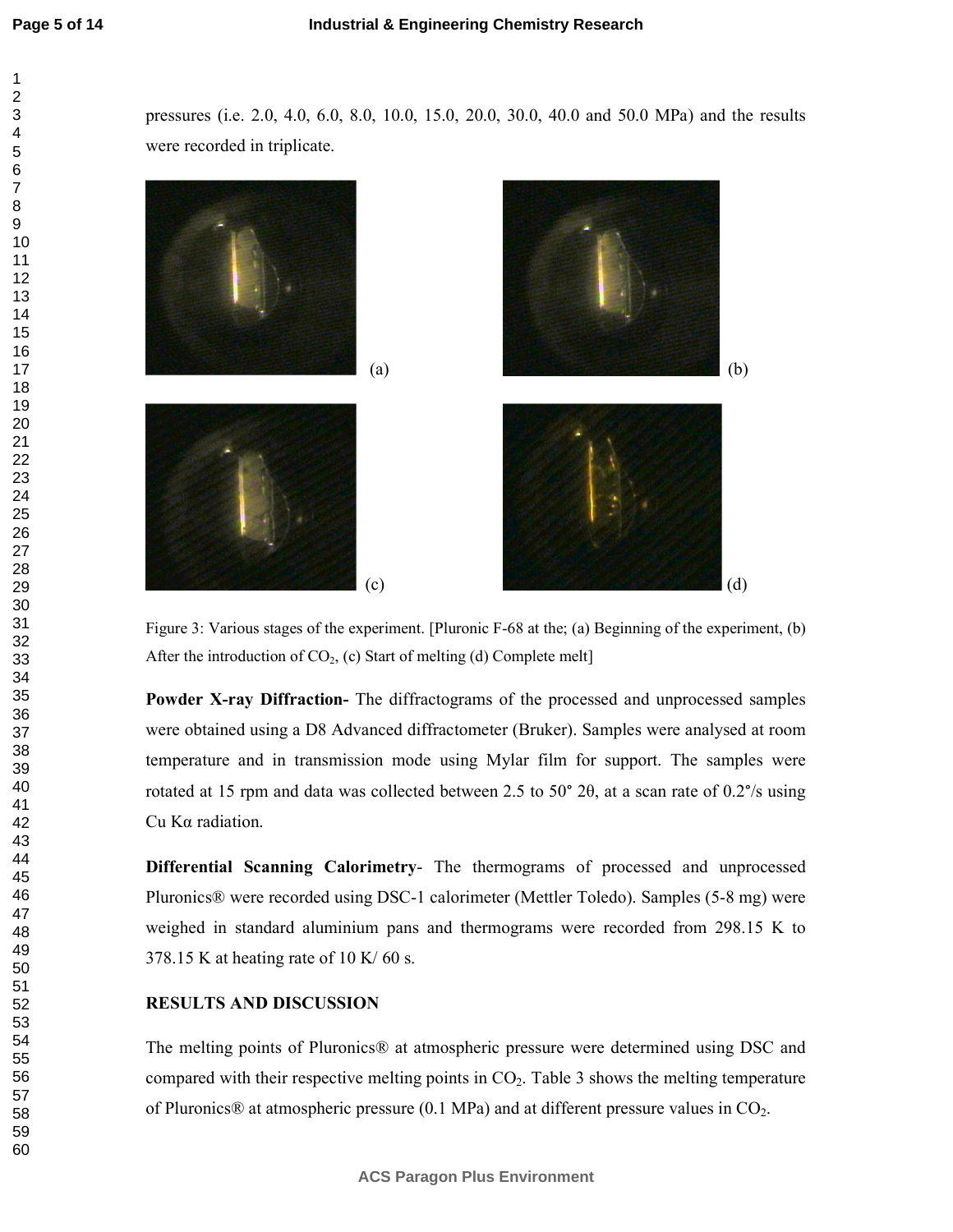| Pressure (MPa) | Melting point mean $(K) \pm$ Standard deviation (n=3) |                 |                 |                 |                 |
|----------------|-------------------------------------------------------|-----------------|-----------------|-----------------|-----------------|
|                | $F-77$                                                | $F-127$         | $F-38$          | $F-68$          | $F-108$         |
| $0.1*$         | 319.6                                                 | 327.2           | 322.5           | 325.2           | 330.9           |
| 2.0            | $317.9 \pm 0.2$                                       | $325.6 \pm 0.3$ | $320.6 \pm 0.3$ | $324.1 \pm 0.2$ | $328.4 \pm 0.2$ |
| 4.0            | $312.9 \pm 0.3$                                       | $321.6 \pm 0.2$ | $315.5 \pm 0.3$ | $319.3 \pm 0.4$ | $323.9 \pm 0.2$ |
| 6.0            | $307.1 \pm 0.3$                                       | $316.1 \pm 0.6$ | $308.5 \pm 0.3$ | $314.3 \pm 0.3$ | $318.8 \pm 0.2$ |
| 8.0            | $301.3 \pm 0.6$                                       | $311.6 \pm 0.9$ | $303.9 \pm 0.7$ | $308.3 \pm 0.3$ | $314.5 \pm 0.6$ |
| 10.0           | $302.1 \pm 0.3$                                       | $310.6 \pm 0.7$ | $304.0 \pm 0.6$ | $307.6 \pm 0.5$ | $313.4 \pm 0.5$ |
| 15.0           | $301.7 \pm 0.4$                                       | $309.9 \pm 0.4$ | $304.3 \pm 0.4$ | $307.7 \pm 0.9$ | $312.2 \pm 0.7$ |
| 20.0           | $300.4 \pm 0.2$                                       | $309.7 \pm 0.8$ | $304.3 \pm 0.6$ | $307.0 \pm 0.2$ | $312.0 \pm 0.3$ |
| 30.0           | $300.3 \pm 0.2$                                       | $309.1 \pm 0.7$ | $303.2 \pm 0.4$ | $306.1 \pm 0.7$ | $312.0 \pm 0.6$ |
| 40.0           | $300.6 \pm 0.2$                                       | $309.1 \pm 0.9$ | $303.4 \pm 0.2$ | $306.3 \pm 0.6$ | $312.4 \pm 0.6$ |
| 50.0           | $301.1 \pm 0.2$                                       | $309.5 \pm 0.4$ | $303.9 \pm 0.2$ | $306.2 \pm 0.5$ | $312.7 \pm 0.2$ |

Table 3: Melting point of Pluronics $\mathcal{D}$  in CO<sub>2</sub> at different pressure values (\* values determined by DSC)

The Pluronics® in CO<sub>2</sub> were found to melt at  $(18.1 \pm 0.5 \text{ to } 19.3 \pm 0.3)$  K below their actual melting point. The melting point depression data presented in Figure 4 show two distinct regions where melting point decreases almost linearly with the pressure increase in the "region A", followed by "region B" with no further changes. A similar melting point depression trend has been reported for polycaprolactone and poly(butylene succinate) in the pressure range of 0.1 to 27.6 MPa and 0.1 to 20.7, respectively . On the other hand, compounds such as fatty acids, octacosane and naphthalene show an initial decrease followed by an increase in the melting point with the increase in pressure  $12,32$ . The initial decrease in melting point is attributed to the solubility effect and the increase in melting point at higher pressures is due to the pressure effect. This is mainly because  $CO<sub>2</sub>$  at low pressures acts as a plasticising solvent which reduces the melting point of Pluronics®; whereas, the application of higher pressures increases the melting point  $7,33$ . Similarly, recent studies have shown that ionic salts also demonstrate melting point depression in  $CO<sub>2</sub>$ . Their melting behaviour was comparable to Pluronics® in the pressure range of 0.1 to 40 MPa  $34,35$ .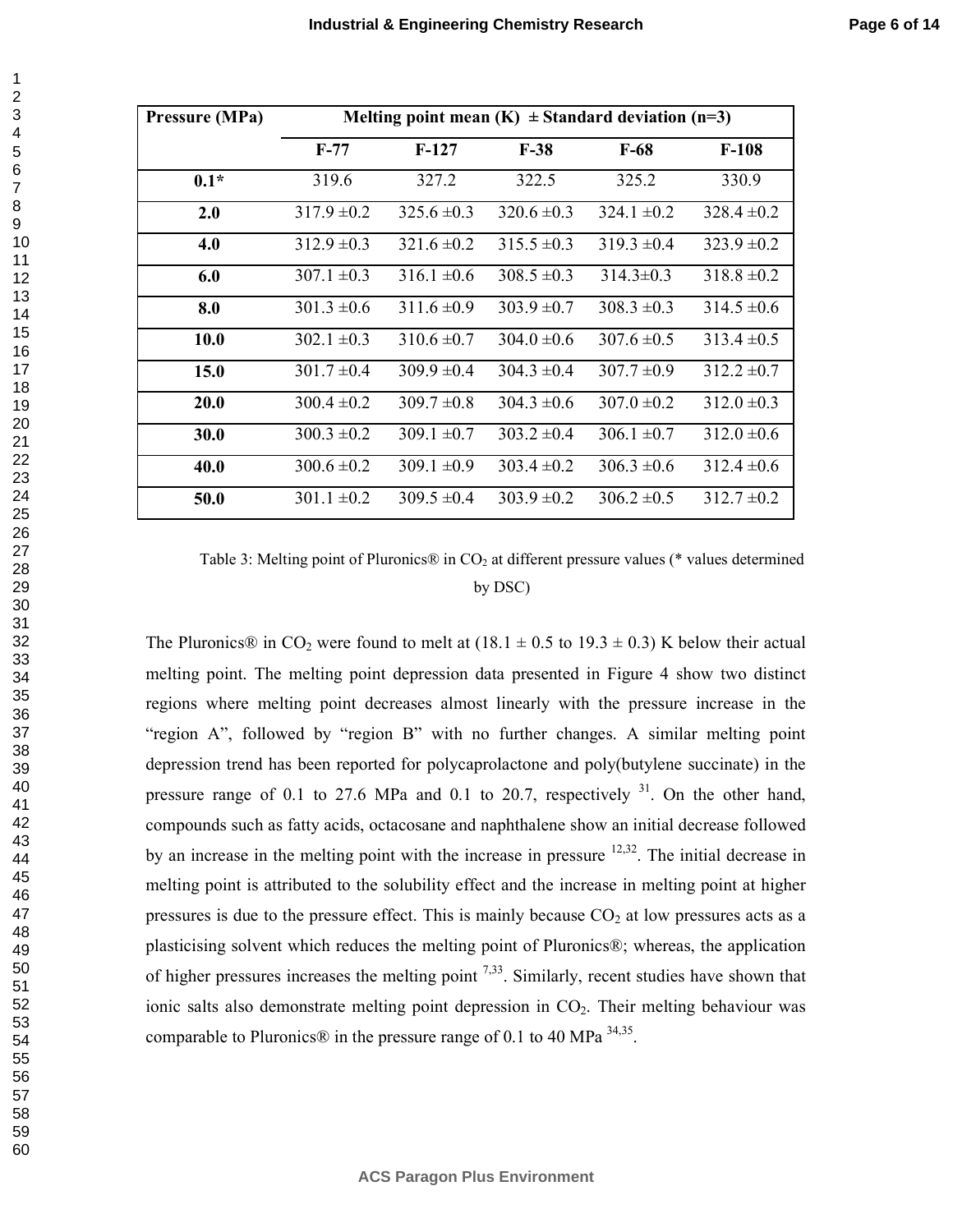

Figure 4: Melting temperature of Pluronics® at a pressure range of (0.1 to 50) MPa.

The melting point depression is widely accepted to occur due to the increase in polymer free volume and segment mobility caused by the dissolution of  $CO<sub>2</sub>$  in the matrix <sup>36</sup>. The degree of depression is dependent on  $CO_2$ 's ability to interact with  $CO_2$ -philic functional groups present in an excipient  $3^7$ . Studies have shown that CO<sub>2</sub>-polymer mixing is favoured by the presence of carbonyl groups in polymers by Lewis acid-base interactions  $30$ . Similarly, the presence of ether linkages in polymers has also shown to aid the  $CO_2$ -polymer interactions, which depend upon the accessibility of ether oxygen <sup>38</sup>. For example, it has been reported that PPO is relatively more  $CO_2$ -phillic than PEO. This is thought to be due to the weaker intermolecular forces in PPO because of an extra methyl group *per* monomer unit  $^{19,38}$ . This explains the solubility behaviour of small and medium molecular weight Pluronics $\mathcal{D}$  in CO<sub>2</sub> where increases in overall molecular weight and PEO content decrease its solubility <sup>19</sup>. The solubility of lower molecular weight (up to 3738  $g/mol$ ) Pluronics<sup>®</sup> decreases with the decrease in PPO/PEO ratio for a given molecular weight. Conversely, solubility of Pluronics<sup>®</sup> in  $CO<sub>2</sub>$  increases with the increase in molecular weight for a particular PPO/PEO ratio  $19,30$ .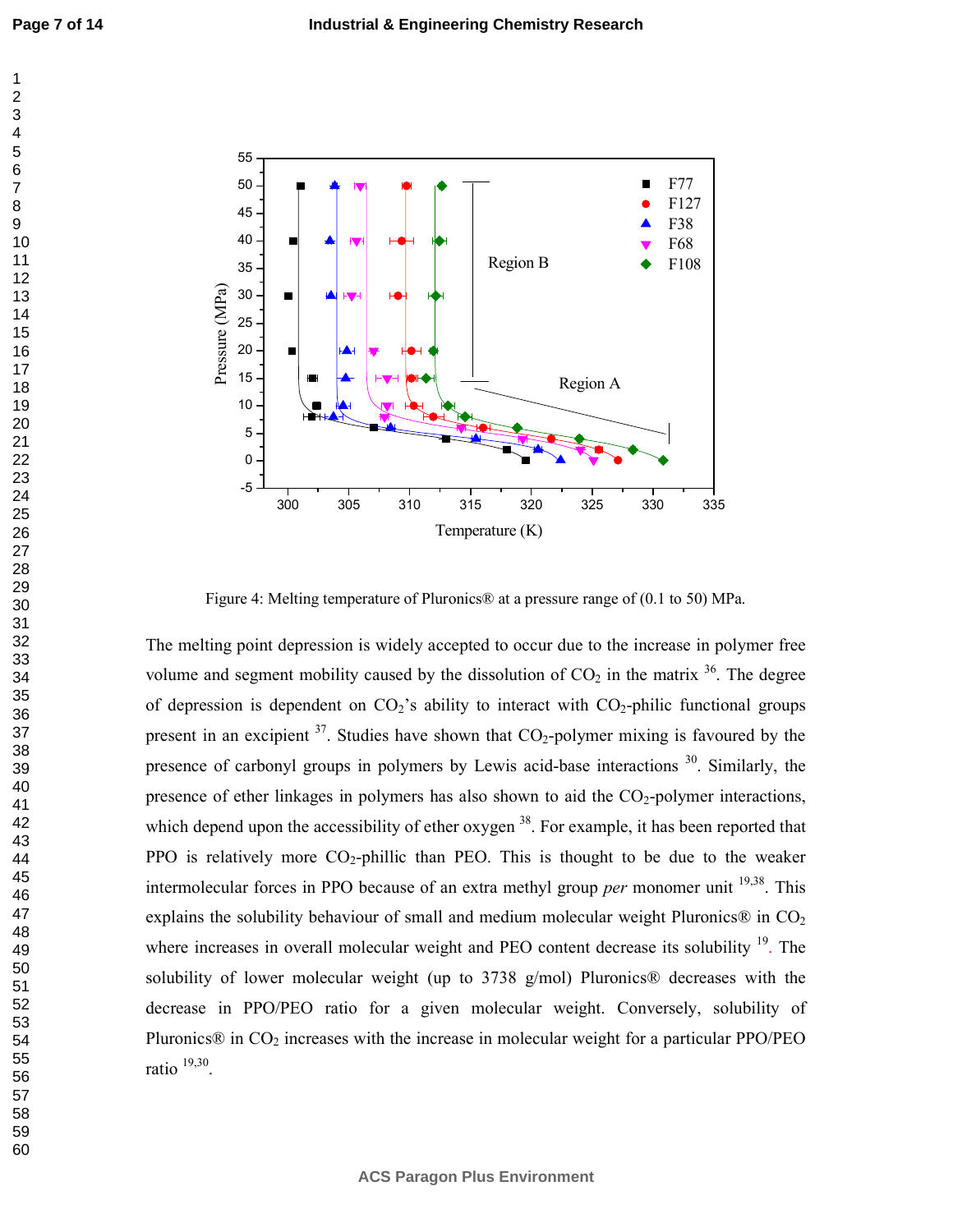

Figure 5: Comparison of melting point depression of Pluronics® with molecular weight where,  $(\Delta T = T_m$  measured by DSC –  $T_m$  at 30 MPa).



Figure 6: Comparison of melting point depression of Pluronics® with PPO units where,  $(\Delta T = T_m$  measured by DSC –  $T_m$  at 30 MPa).

**ACS Paragon Plus Environment**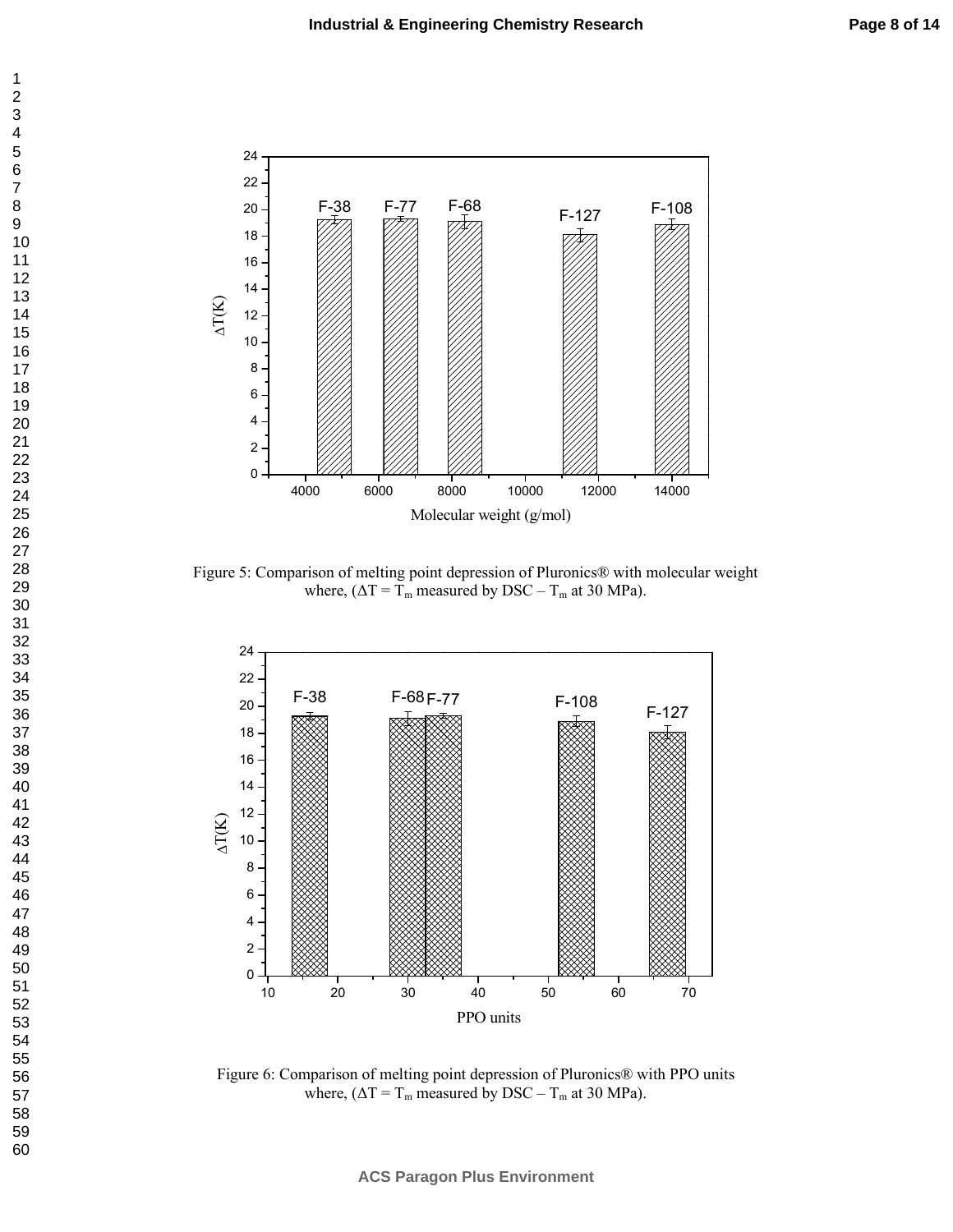Hence, it was expected that Pluronics<sup>®</sup> studied here with higher  $CO<sub>2</sub>$ -phillic PPO content will show larger melting point depressions. However, Figure 5 and 6 suggest that the interaction of  $CO<sub>2</sub>$  with Pluronics® was independent of PPO content and molecular weight. This can be explained by the cohesive energy density of the polymers. It has been reported that, as the number of favourable  $CO_2$ -polymer interactions increases, the enthalpy of mixing may become more favourable whereas the entropy of mixing decreases . Increasing the number of  $CO<sub>2</sub>$  interacting monomer units may also decrease the entropy of mixing by hindering the segmental motion. This increase in monomer units is believed to enhance the cohesive energy density of the copolymer only to an extent after which it may no longer favour the enthalpy of mixing . Therefore, as the Pluronics® used in this study have large numbers of  $CO<sub>2</sub>$ - polymer interacting groups (ether linkages) corresponding to high cohesive energy density such that the enthalpy of mixing is not favoured. This explains the similar melting point depression for all studied Pluronics®.

It is also important to note that the interaction of  $CO<sub>2</sub>$  with polymers is a complex phenomenon which depends upon numerous factors like number and ease of accessibility of CO2/philic functionalities, polymer molecular weight, intermolecular bonding, structural regularity, chain flexibility, copolymerization etc.<sup>40</sup>. Therefore, more extensive studies similar to this work at even higher pressure values are required to deduce the phase behaviour of Pluronics<sup>®</sup> in  $CO<sub>2</sub>$ .

#### Differential scanning calorimetric analysis

DSC analysis was performed on  $CO<sub>2</sub>$  processed and unprocessed Pluronics®. The thermograms presented in Figure 7 showed similar onset of melting/melting peaks for all Pluronics®. Any appearance of a shoulder in the peaks was due to the presence of admixtures of propylene oxide homopolymer with di or tri block copolymers . Any difference in the peak height was due to the sample size. This indicates that  $CO<sub>2</sub>$  processing had no effect on thermal properties of Pluronics®.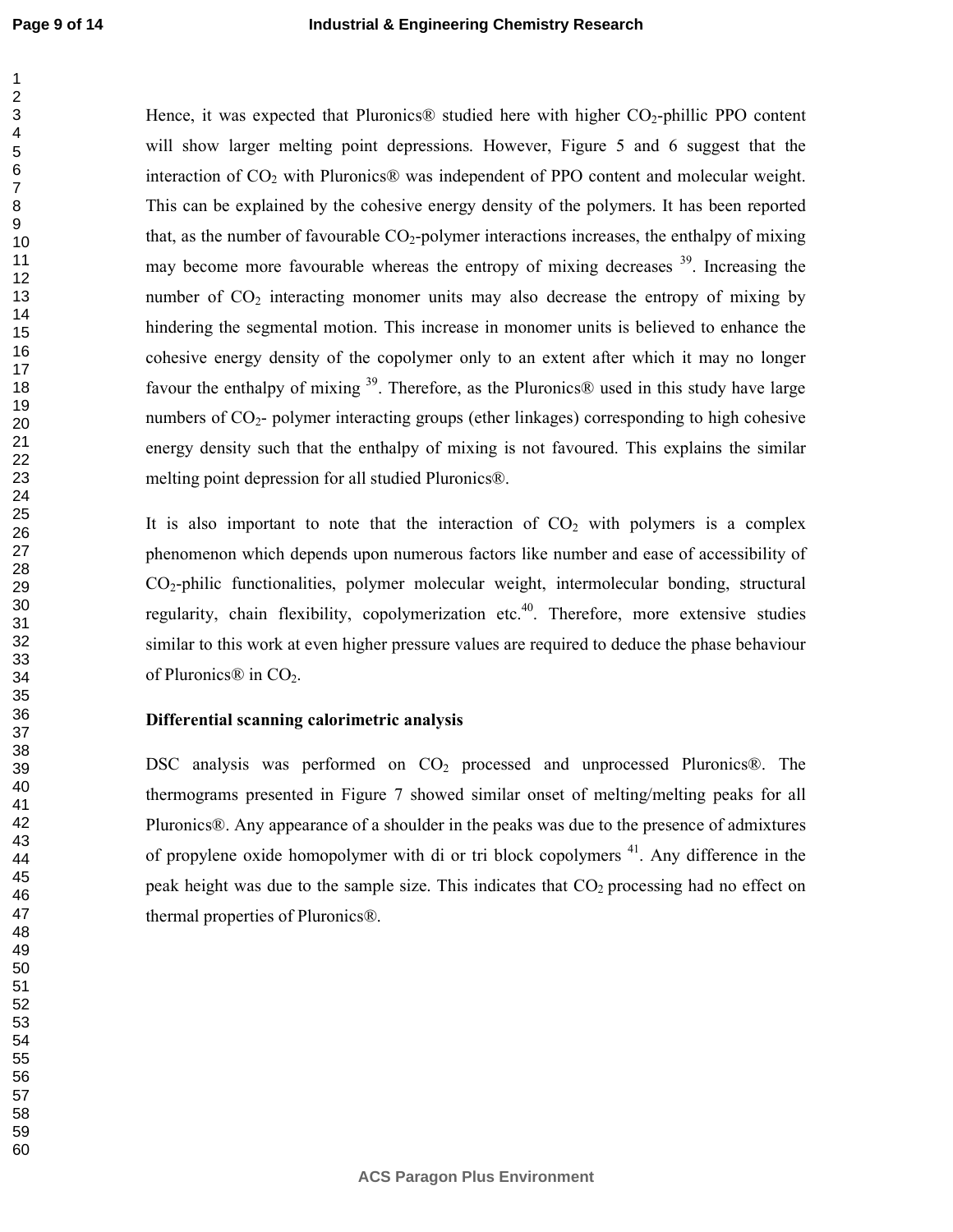

Figure 7: Thermograms of  $SCCO<sub>2</sub>$  processed and unprocessed Pluronics<sup>®</sup>

#### **Powder X-ray diffraction analysis**

PXRD analysis was performed on the processed and unprocessed samples of Pluronics® to identify occurrence of any morphological changes due to  $CO<sub>2</sub>$  processing. Peaks at 20 values of 19 and 23° (Figure 8) were present for all Pluronics® and diffractograms of processed and unprocessed samples were identical. This confirms that the  $CO<sub>2</sub>$  processing did not cause any changes to the crystal structure of studied excipients. Pluronics<sup>®</sup> are semi-crystalline in nature due to crystalline structure of PEO fraction and the peaks observed match with the published standard PXRD pattern of PEO (International Centre for Diffraction Data ICDD, file number 49-2201). PPO fraction in the Pluronics® is present in amorphous form  $^{21}$ .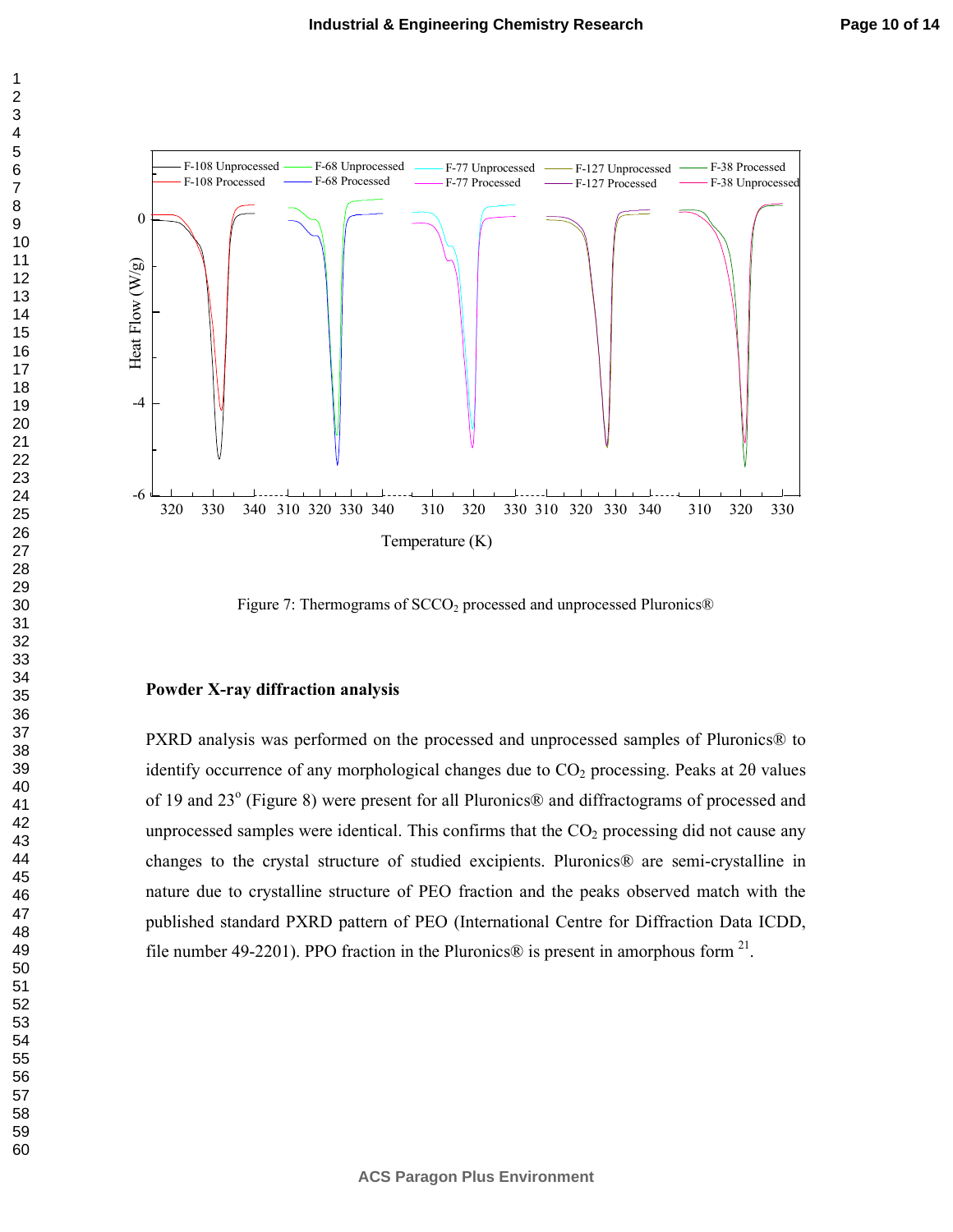

Figure 8: Diffractogram of processed and unprocessed pluronic F-77

#### **Conclusions**

In this study, it was observed that pluronic F-77, F-127, F-38, F-68 and F-108 melted at  $(18.1\pm 0.5$  to 19.3 $\pm$  0.3) K below their actual melting point in CO<sub>2</sub>. This melting behaviour of Pluronics® in CO<sub>2</sub> was found to be independent of their molecular weight and PPO content. DSC and PXRD analysis of processed and unprocessed samples of all Pluronics® indicated that CO2 processing has no impact on their crystal morphology. The current study provides a better understanding of melting behaviour of Pluronics® in  $CO<sub>2</sub>$  at pressure values up to 50 MPa. Additionally, this phenomenon can be applied in low temperature particle coating and processing of thermolabile substances such as proteins and peptides.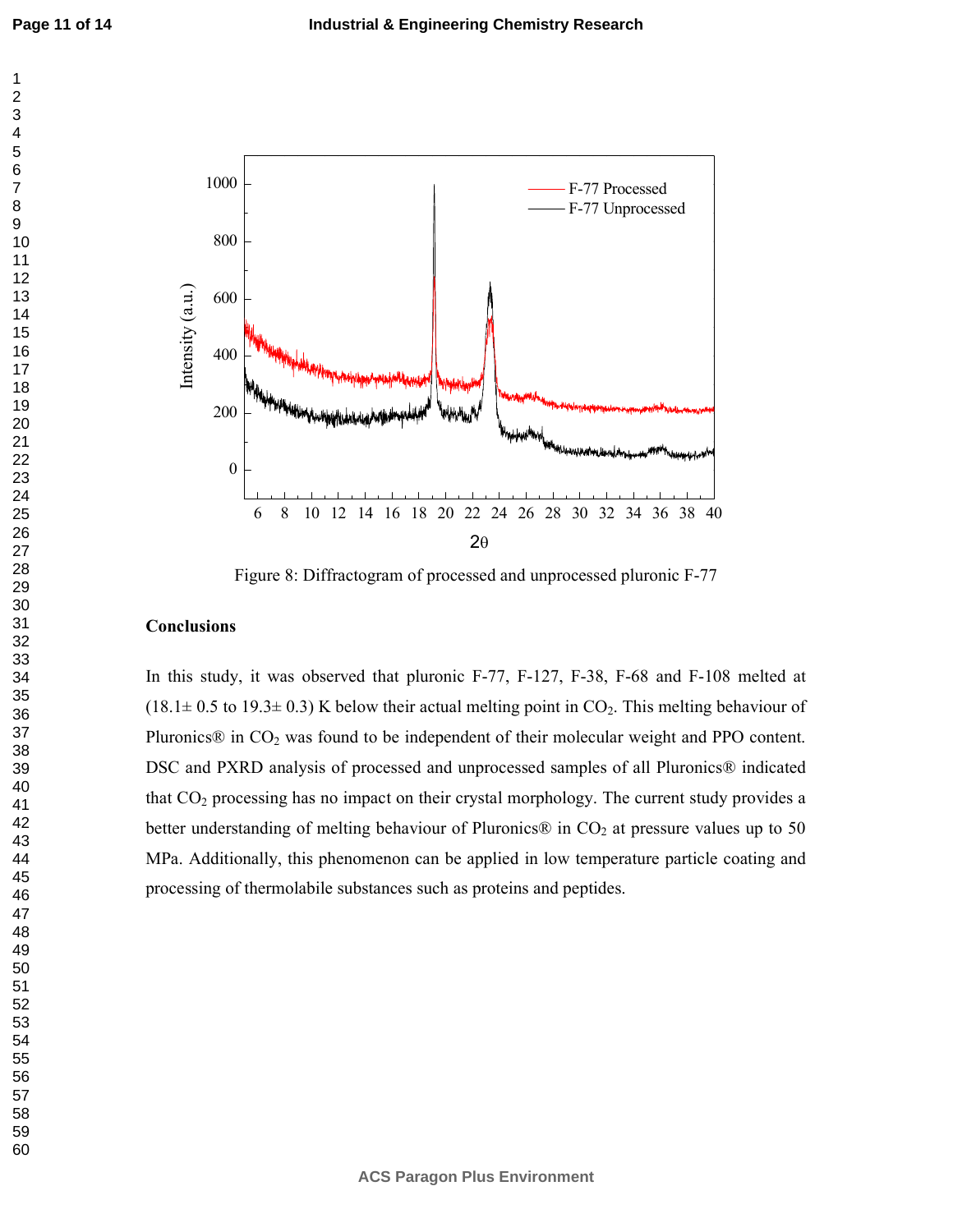#### **/**

- (1) Duarte, A. R. C.; Mano, J. F.; Reis, R. L. Supercritical Fluids in Biomedical and Tissue Engineering Applications: A Review. *Int. Mater. Rev.* 2009, 54, 214.
- (2) McHugh, M. A.; Val J. Krukonis. Supercritical Fluid Extraction: Principles and *Practice*; 2nd ed.; Butterworth-Heinemann Ltd: Boston, 1994; p. 608.
- (3) Takishima, S. Solubility of Block Copolymer Surfactants in Compressed  $CO<sub>2</sub>$  Using a Lattice Fluid Hydrogen-Bonding Model. *Ind. Eng. Chem. Res.* 1997, 2821.
- (4) Mandžuka, Z.; Knez, Ž. Influence of Temperature and Pressure during  $PGSS<sup>TM</sup>$ Micronization and Storage Time on Degree of Crystallinity and Crystal Forms of Monostearate and Tristearate. *J. Supercrit. Fluids* **2008**, 45, 102.
- (5) Brunner, G. Applications of Supercritical Fluids. Annu. Rev. Chem. Biomol. Eng. , *1*, 321.
- (6) Yoganathan, R. B.; Mammucari, R.; Foster, N. R. Dense Gas Processing of Polymers. *Polym. Rev.* 2010, 50, 144.
- (7) Lian, Z.; Epstein, S. a.; Blenk, C. W.; Shine, A. D. Carbon Dioxide/Induced Melting Point Depression of Biodegradable Semicrystalline Polymers. *J. Supercrit. Fluids* , 39, 107.
- (8) Tomasko, D. L.; Li, H.; Liu, D.; Han, X.; Wingert, M. J.; Lee, L. J.; Koelling, K. W. A Review of CO<sub>2</sub> Applications in the Processing of Polymers. *Ind. Eng. Chem. Res.* , 42, 6431.
- (9) Sato, Y.; Takikawa, T.; Sorakubo, A.; Takishima, S.; Masuoka, H.; Imaizumi, M. Solubility and Diffusion Coefficient of Carbon Dioxide in Biodegradable Polymers. *Ind. Eng. Chem. Res.* **2000**, 39, 4813.
- (10) Cotugno, S.; Di Maio, E.; Ciardiello, C.; Iannace, S.; Mensitieri, G.; Nicolais, L. Sorption Thermodynamics and Mutual Diffusivity of Carbon Dioxide in Molten Polycaprolactone. *Ind. Eng. Chem. Res.* 2003, 42, 4398.
- (11) Fujiwara, T.; Yamaoka, T.; Kimura, Y.; Wynne, K. J. Poly(lactide) Swelling and Melting Behavior in Supercritical Carbon Dioxide and Post-Venting Porous Material. *Biomacromolecules* **2005**, 6, 2370.
- (12) Trivedi, V.; Bhomia, R.; Mitchell, J. C.; Coleman, N. J.; Douroumis, D.; Snowden, M. J. Study of the Effect of Pressure on Melting Behavior of Saturated Fatty Acids in Liquid or Supercritical Carbon Dioxide. *J. Chem. Eng. data* 2013, 58, 1861.
- (13) Zhang, Z.; Handa, Y. P.  $CO<sub>2</sub>$  Assisted Melting of Semicrystalline Polymers. *Macromolecules* 1997, 30, 8505.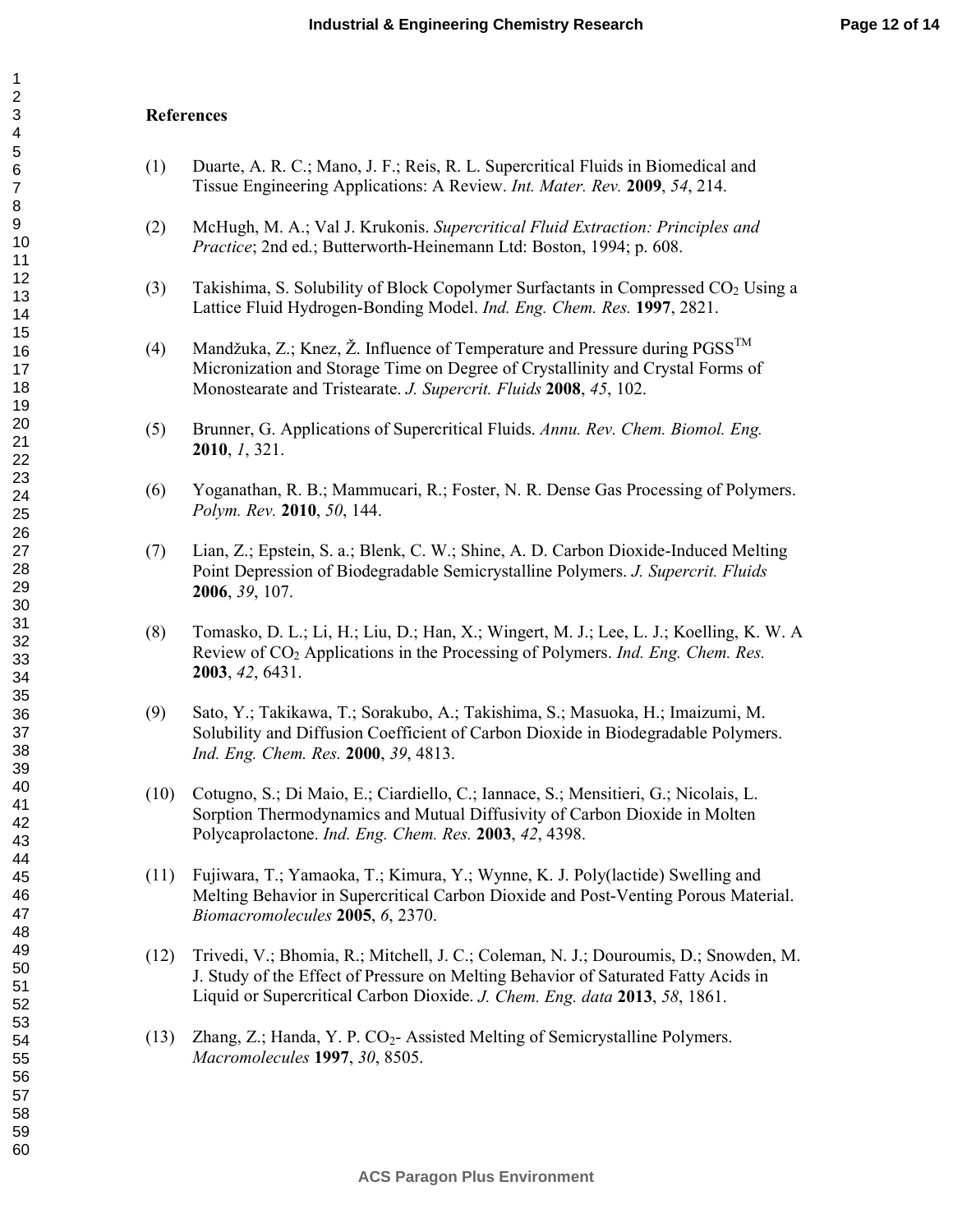| (14) Li, L.; Liu, T.; Zhao, L.; Yuan, W. Effect of Compressed $CO_2$ on the Melting Behavior |
|----------------------------------------------------------------------------------------------|
| and Ba-Recrystallization of B-Form in Isotactic Polypropylene. J. Supercrit. Fluids          |
| <b>2011</b> , 60, 137.                                                                       |

- (15) Shieh, Y.; Su, J.; Manivannan, G.; Lee, P. H. C.; Sawan, S. P.; Spall, W. D. Interaction of Supercritical Carbon Dioxide with Polymers. I. Crystalline Polymers.  *! Polym. Sci.* **1996**, 59, 695.
- (16) Shieh, Y.; Su, J. Interaction of Supercritical Carbon Dioxide with Polymers. II. Amorphous Polymers. *J. Appl. Polym. Sci.* **1996**, 59, 707.
- (17) Kazarian, S. G.; Vincent, M. F.; Bright, F. V.; Liotta, C. L.; Eckert, C. A. Specific Intermolecular Interaction of Carbon Dioxide with Polymers. *J. Am. Chem. Soc.* 1996, *##\**, 1729.
- (18) Yang, H.; Tian, J.; Kim, H. New Highly  $CO_2$ -Philic Diglycolic Acid Esters: Synthesis and Solubility in Supercritical Carbon Dioxide  $\dagger$ . *J. Chem. Eng. Data* 2010, 55, 4130.
- (19) O'neill, M.; Cao, Q.; Fang, M. Solubility of Homopolymers and Copolymers in Carbon Dioxide. *Ind. Eng. Chem. Res.* 1998, 5885, 3067.
- (20) Schmolka, I. R. A Review of Block Polymer Surfactants. *J. Am. oil Chem. Soc.* 1977, 54, 110.
- (21) Mortensen, K.; Brown, W.; Jorgensen, E. Lamellar Mesophase of Poly (ethylene Oxide)-Poly (propylene Oxide)-Poly (ethylene Oxide) Melts and Water-Swollen Mixtures. Macromolecules 1995, 1458.
- (22) Zhou, Q.; Zhang, Z.; Chen, T.; Guo, X.; Zhou, S. Preparation and Characterization of Thermosensitive Pluronic F127-B-Poly(ε-Caprolactone) Mixed Micelles. *Colloids Surf. B. Biointerfaces* **2011**, 86, 45.
- (23) Quadir, A. Characterization of Newly Developed Micronized Poloxamers for Poorly Soluble Drugs. *BASF Releas. Technol. Work. Control.* 2005.
- (24) BASF Product Information BASF Chemicals NAFTA Pluronic® http://worldaccount.basf.com/wa/NAFTA/Catalog/ChemicalsNAFTA/pi/BASF/Brand/ pluronic (accessed Jun 2, 2014).
- (25) Yang, M.; Lai, S. K.; Wang, Y.; Zhong, W.; Happe, C.; Zhang, M.; Fu, J.; Hanes, J. Biodegradable Nanoparticles Composed Entirely of Safe Materials That Rapidly Penetrate Human Mucus. Angew. Chem. Int. Ed. Engl. 2011, 50, 2597.
- (26) Wei, H.; Zhuo, R./X.; Zhang, X./Z. Design and Development of Polymeric Micelles with Cleavable Links for Intracellular Drug Delivery. *Prog. Polym. Sci.* 2013, 38, 503.
- (27) Kumari, A.; Yadav, S. K.; Yadav, S. C. Biodegradable Polymeric Nanoparticles Based Drug Delivery Systems. *Colloids Surf. B. Biointerfaces* 2010, 75, 1.